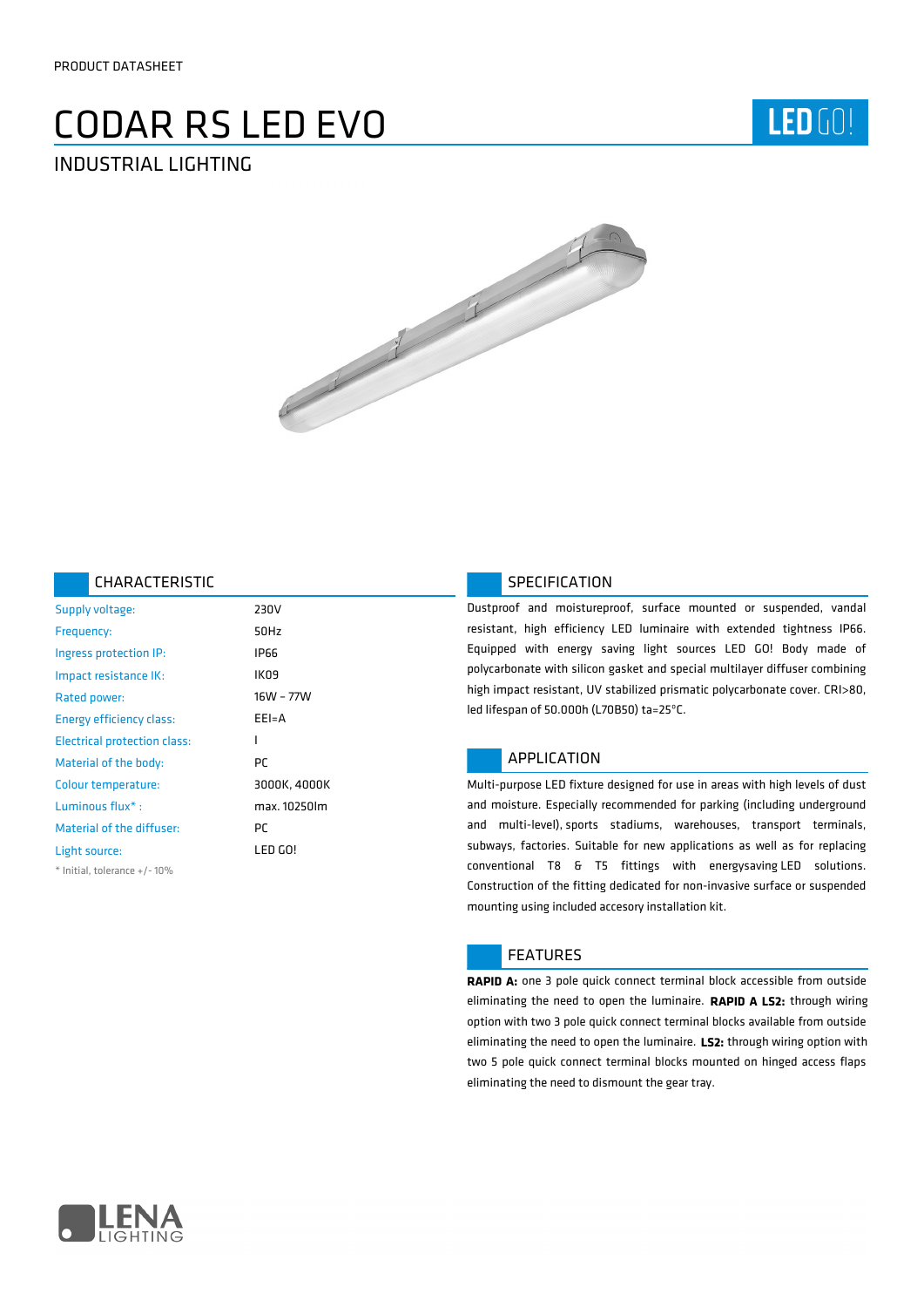# CODAR RS LED EVO

INDUSTRIAL LIGHTING

### AVAILABLE OPTIONS

| Click on index to go to detailed catalogue extract |         |                |             |                         |                          |                          |                          |              |                          |               |
|----------------------------------------------------|---------|----------------|-------------|-------------------------|--------------------------|--------------------------|--------------------------|--------------|--------------------------|---------------|
| $ln d$ e x                                         | Rated p | Colour tempe   | Luminous fl | Material of<br>diffuser | Power suRCR /            |                          | Version Clip             |              | Emergency                | Dimensions    |
| »339851                                            | 30W     | 3000K          | 3500lm      | P C                     | $\overline{\phantom{a}}$ | $\overline{\phantom{a}}$ | $\overline{\phantom{a}}$ | P C          | 3 H                      | 1269/100/100  |
| »33967                                             | 30W     | 3000K          | 3500lm      | P C                     | $\overline{\phantom{a}}$ |                          | $\overline{\phantom{a}}$ | ln 0         | $\sim$                   | 1269/100/100  |
| »339875                                            | 30W     | 3000K          | 3500lm      | P C                     | $\overline{\phantom{a}}$ | $\sim$                   | $\overline{\phantom{a}}$ | Inox         | 3H                       | 1269/100/1001 |
| »33986                                             | 30W     | 4000K          | 3800lm      | P C                     | $\blacksquare$           |                          | $\sim$                   | P C          | 3H                       | 1269/100/100  |
| »339745                                            | 30W     | 4000K          | 3800lm      | P C                     | $\overline{\phantom{a}}$ | $\overline{\phantom{a}}$ | LS <sub>2</sub>          | P C          | $\omega_{\rm c}$         | 1269/100/100  |
| »33988                                             | 30W     | 4000K          | 3800lm      | P C                     | $\overline{\phantom{a}}$ |                          | $\sim$                   | $ no\rangle$ | 3H                       | 1269/100/100  |
| »339738                                            | 30W     | 3000K          | 3500lm      | P C                     | $\overline{\phantom{a}}$ | $\overline{\phantom{a}}$ | LS <sub>2</sub>          | P C          | $\overline{\phantom{a}}$ | 1269/100/100  |
| »33976                                             | 30W     | 4000K          | 3800lm      | P C                     | $\overline{\phantom{a}}$ | $\overline{\phantom{a}}$ | LS <sub>2</sub>          | ln 0         | $\overline{\phantom{a}}$ | 1269/100/100  |
| »339752                                            | 30W     | 3000K          | 3500lm      | P C                     | $\overline{\phantom{a}}$ | $\blacksquare$           | LS <sub>2</sub>          | Inox         | $\overline{\phantom{a}}$ | 1269/100/100  |
| »33981                                             | 30W     | 3000K          | 3500lm      | P C                     | $\overline{\phantom{a}}$ | $\overline{\phantom{a}}$ | RAPID-A                  | P C          | $\overline{\phantom{a}}$ | 1269/100/100  |
| »339936                                            | 30W     | 4000K          | 3800lm      | P C                     | $\overline{\phantom{a}}$ | <b>RCR</b>               | $\overline{\phantom{a}}$ | P C          | $\overline{\phantom{a}}$ | 1269/100/100  |
| »33984                                             | 30W     | 4000K          | 3800lm      | P C                     | $\overline{\phantom{a}}$ | $\overline{\phantom{a}}$ | RAPID-A                  | ln 0         | $\blacksquare$           | 1269/100/100  |
| »339837                                            | 30W     | 3000K          | 3500lm      | P C                     | $\overline{\phantom{a}}$ | $\overline{\phantom{a}}$ | RAPID-A LISh2bx          |              | $\overline{\phantom{a}}$ | 1269/100/100  |
| »33995                                             | 30W     | 4000K          | 3800lm      | P C                     | $\overline{\phantom{a}}$ | <b>RCR</b>               | $\sim$                   | $ no\rangle$ | $\blacksquare$           | 1269/100/100  |
| »339660                                            | 30W     | 4000K          | 3800lm      | P C                     | $\overline{\phantom{a}}$ | $\overline{\phantom{a}}$ | $\blacksquare$           | P C          | $\overline{\phantom{a}}$ | 1269/100/100  |
| »33965                                             | 30W     | 3000K          | 3500lm      | P C                     | $\overline{\phantom{a}}$ |                          | $\overline{\phantom{a}}$ | P C          |                          | 1269/100/100  |
| »339684                                            | 30W     | 4000K          | 3800lm      | P C                     | $\overline{\phantom{a}}$ | $\overline{\phantom{a}}$ | $\sim$                   | Inox         | $\overline{\phantom{a}}$ | 1269/100/1001 |
| »33991                                             | 30W     | 3000K          | 3500lm      | P C                     | $\overline{\phantom{a}}$ | <b>RCR</b>               | $\blacksquare$           | P C          | $\overline{\phantom{a}}$ | 1269/100/100  |
| »339929                                            | 30W     | 3000K          | 3500lm      | P C                     | $\overline{\phantom{a}}$ | <b>RCR</b>               | $\overline{\phantom{a}}$ | Inox         | $\overline{\phantom{a}}$ | 1269/100/100  |
| »33982                                             | 30W     | 4000K          | 3800lm      | P C                     | $\overline{\phantom{a}}$ |                          | RAPID-A                  | P C          | $\overline{\phantom{a}}$ | 1269/100/100  |
| »339387                                            | 60W     | 3000K          | 7500lm      | P C                     | $\overline{\phantom{a}}$ | $\overline{\phantom{a}}$ | LS <sub>2</sub>          | P C          | $\overline{\phantom{a}}$ | 1269/100/100  |
| »33941                                             | 60W     | 4000K          | 8150lm      | P C                     | $\overline{\phantom{a}}$ | $\overline{\phantom{a}}$ | LS <sub>2</sub>          | ln 0         | $\blacksquare$           | 1269/100/100  |
| »339455                                            | 60W     | 4000K          | 8150lm      | P C                     | $\blacksquare$           | <b>RCR</b>               | $\overline{\phantom{a}}$ | In o x       | $\overline{\phantom{a}}$ | 1269/100/100  |
| »33946                                             | 60W     | 3000K          | 7500lm      | P C                     | DALI                     |                          | $\blacksquare$           | P C          | $\overline{\phantom{a}}$ | 1269/100/100  |
| »339318                                            | 60W     | 4000K          | 8150lm      | P C                     | $\overline{\phantom{a}}$ | $\overline{\phantom{a}}$ | RAPID-A LSD              |              | $\overline{\phantom{a}}$ | 1269/100/100  |
| »33930                                             | 60W     | 3000K          | 7500lm      | P C                     | $\overline{\phantom{a}}$ | $\overline{\phantom{a}}$ | RAPID-A                  | P C          | $\blacksquare$           | 1269/100/100  |
| »339486                                            | 60W     | 3000K          | 7500lm      | РC                      | DALI                     | $\overline{\phantom{a}}$ | $\sim$                   | In o x       | $\overline{\phantom{a}}$ | 1269/100/100  |
| »33933                                             | 60W     | 4000K          | 8150lm      | P C                     | $\overline{\phantom{a}}$ | $\overline{\phantom{a}}$ | RAPID-A                  | $ no\rangle$ | $\overline{\phantom{a}}$ | 1269/100/100  |
| »339172                                            | 60W     | 4000K          | 8150lm      | P C                     | DALI                     | $\overline{\phantom{a}}$ | $\overline{\phantom{a}}$ | P C          | $\overline{\phantom{a}}$ | 1269/100/100  |
| »33932                                             | 60W     | 3000K          | 7500lm      | P C                     | $\overline{\phantom{a}}$ | $\overline{a}$           | RAPID-A                  | ln 0         | $\sim$                   | 1269/100/100  |
|                                                    | 60W     |                | 7500lm      | P C                     | $\overline{\phantom{a}}$ | $\sim$                   | $\blacksquare$           | P C          | 3H                       | 1269/100/1001 |
| »339189                                            | 60W     | 3000K<br>4000K | 8150lm      | P C                     | DALI                     | $\overline{\phantom{a}}$ | $\blacksquare$           | ln 0         | $\overline{\phantom{a}}$ |               |
| »33949                                             |         |                |             |                         |                          |                          |                          |              |                          | 1269/100/100  |
| »339448                                            | 60W     | 3000K          | 7500lm      | P C                     | $\overline{\phantom{a}}$ | <b>RCR</b>               | $\sim$                   | In o x       | $\sim$                   | 1269/100/100  |
| »33940                                             | 60W     | 3000K          | 7500lm      | P C                     | $\overline{\phantom{a}}$ |                          | LS <sub>2</sub>          | $ no\rangle$ | $\overline{\phantom{a}}$ | 1269/100/100  |
| »339202                                            | 60W     | 3000K          | 7500lm      | P C                     | $\overline{\phantom{a}}$ | $\overline{\phantom{a}}$ | $\blacksquare$           | Inox         | $\overline{\phantom{a}}$ | 1269/100/100  |
| »33901                                             | 60W     | 3000K          | 7500lm      | P C                     | $\overline{\phantom{a}}$ | $\overline{\phantom{a}}$ | $\overline{\phantom{a}}$ | P C          | $\blacksquare$           | 1269/100/100  |
| »339240                                            | 60W     | 4000K          | 8150lm      | P C                     | $\overline{\phantom{a}}$ | $\overline{a}$           | $\overline{\phantom{a}}$ | Inox         | 3H                       | 1269/100/100  |
| » 33923                                            | 60W     | 4000K          | 8150lm      | P C                     | $\overline{\phantom{a}}$ |                          |                          | ln 0         | $\blacksquare$           | 1269/100/100  |
| »339165                                            | 60W     | 4000K          | 8150lm      | P C                     | ٠                        |                          |                          | P C          | 3H                       | 1269/100/100  |

\*\* [Init](http://karty.lenalighting.pl/en-CODAR_LED_EVO_60W_PC_IP66_3000K_1269mm.pdf)ial, tolerance +/- 10%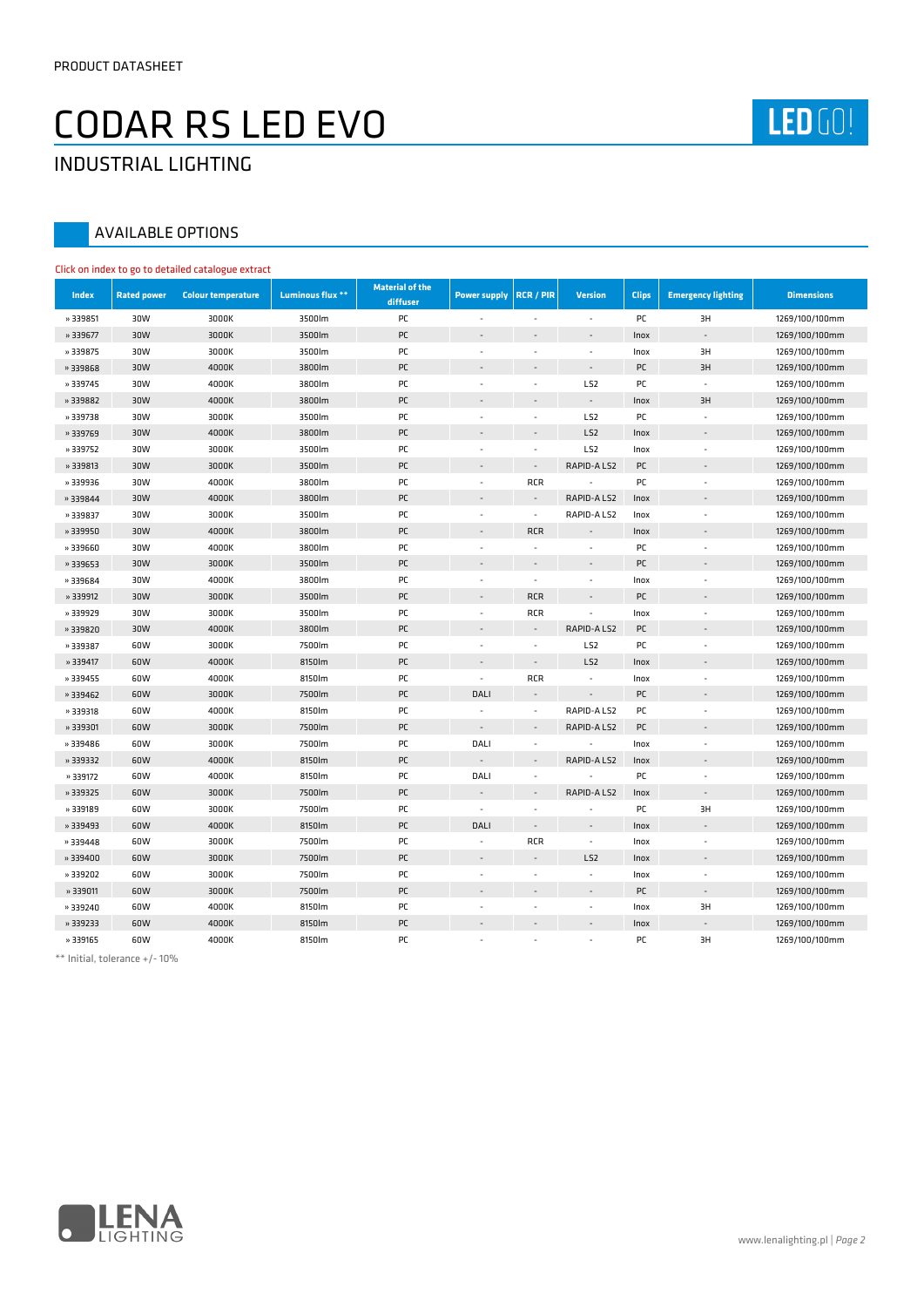# CODAR RS LED EVO

### INDUSTRIAL LIGHTING

### AVAILABLE OPTIONS

#### Click on index to go to detailed catalogue extract

| $ $ ndex $ $ |       | Rated p Colour tempe | Luminous fl | Material of<br>diffuser |                          | Power suRCR,             | Version                  |               | Clip Emergency I         | Dimensions    |
|--------------|-------|----------------------|-------------|-------------------------|--------------------------|--------------------------|--------------------------|---------------|--------------------------|---------------|
| »339028      | 60W   | 4000K                | 8150lm      | P C                     | $\sim$                   | $\blacksquare$           | $\blacksquare$           | P C           | $\sim$                   | 1269/100/100  |
| »33925       | 60W   | 4000K                | 8150lm      | P C                     | $\sim$                   | $\sim$                   | $\blacksquare$           | $ n0\rangle$  | 3H                       | 1269/100/100  |
| » 339424     | 60W   | 3000K                | 7500lm      | P C                     | $\overline{\phantom{a}}$ | RCR                      | $\blacksquare$           | P C           | $\omega$                 | 1269/100/100  |
| »33939       | 60W   | 4000K                | 8150lm      | P C                     | $\overline{\phantom{a}}$ | $\overline{\phantom{a}}$ | LS <sub>2</sub>          | P C           | $\blacksquare$           | 1269/100/100  |
| »339431      | 60W   | 4000K                | 8150lm      | P C                     | $\blacksquare$           | <b>RCR</b>               | $\overline{\phantom{a}}$ | P C           | $\overline{\phantom{a}}$ | 1269/100/1001 |
| »35700       | 77W   | 3000K                | 9450lm      | P C                     | $\overline{\phantom{a}}$ |                          | $\sim$                   | P C           | $\overline{\phantom{a}}$ | 1569/100/100r |
| »357121      | 7 7 W | 3000K                | 9450lm      | P C                     | $\blacksquare$           | $\blacksquare$           | RAPID-A L SE             |               | $\blacksquare$           | 1569/100/100r |
| »35713       | 77W   | 4000K                | 102501m     | P C                     |                          | $\overline{\phantom{a}}$ | RAPID-A                  | P C           | $\sim$                   | 1569/100/100r |
| »357169      | 7 7 W | 3000K                | 9450lm      | P C                     | $\blacksquare$           | $\sim$                   | $\overline{\phantom{a}}$ | P C           | 3 H                      | 1569/100/100r |
| » 35718      | 77W   | 3000K                | 9450lm      | P C                     | $\overline{\phantom{a}}$ |                          | $\overline{\phantom{a}}$ | $ n0\rangle$  | 3H                       | 1569/100/100r |
| »357176      | 77W   | 4000K                | 102501m     | P C                     | $\blacksquare$           | $\sim$                   | $\overline{\phantom{a}}$ | P C           | 3H                       | 1569/100/100r |
| » 35719      | 77W   | 4000K                | 102501m     | P C                     | $\overline{\phantom{a}}$ |                          |                          | $ n0\rangle$  | 3H                       | 1569/100/100r |
| »357206      | 7 7 W | 3000K                | 9450lm      | P C                     | $\blacksquare$           | <b>RCR</b>               | $\blacksquare$           | P C           | $\blacksquare$           | 1569/100/100r |
| »35721       | 77W   | 3000K                | 9450lm      | P C                     | $\overline{\phantom{a}}$ | <b>RCR</b>               | $\overline{\phantom{a}}$ | $ n0\rangle$  | $\overline{\phantom{a}}$ | 1569/100/100r |
| »357220      | 7 7 W | 4000K                | 10250lm     | P C                     | $\overline{\phantom{a}}$ | <b>RCR</b>               | $\overline{\phantom{a}}$ | P C           | $\overline{\phantom{a}}$ | 1569/100/100r |
| »35723       | 77W   | 4000K                | 102501m     | P C                     | $\blacksquare$           | RCR                      | $\overline{\phantom{a}}$ | $ n0\rangle$  |                          | 1569/100/100r |
| »357046      | 77W   | 3000K                | 9450lm      | P C                     | $\sim$                   | $\sim$                   | LS2                      | P C           | $\sim$                   | 1569/100/100r |
| »35702       | 77W   | 3000K                | 9450lm      | P C                     |                          |                          | $\sim$                   | $ n0\rangle$  | $\overline{\phantom{a}}$ | 1569/100/100  |
| »357060      | 7 7 W | 3000K                | 9450lm      | P C                     | $\blacksquare$           | $\sim$                   | LS2                      | In o x        | $\blacksquare$           | 1569/100/100r |
| »35708       | 77W   | 3000K                | 9450lm      | P C                     | $\overline{\phantom{a}}$ | $\overline{\phantom{a}}$ | $RAPID-.$                | P C           |                          | 1569/100/100r |
| »357107      | 7 7 W | 3000K                | 9450lm      | P C                     | $\blacksquare$           | $\sim$                   | RAPID-A Inox             |               | $\blacksquare$           | 1569/100/100r |
| »35714       | 77W   | 3000K                | 9450lm      | P C                     | $\overline{\phantom{a}}$ |                          | RAPID-A Inox             |               |                          | 1569/100/100r |
| »357015      | 77W   | 4000K                | 102501m     | P C                     | $\sim$                   | $\overline{\phantom{a}}$ | $\omega$                 | P C           | $\blacksquare$           | 1569/100/100r |
| »35703       | 77W   | 4000K                | 102501m     | P C                     | $\blacksquare$           |                          | $\sim$                   | $ n0\rangle$  | $\blacksquare$           | 1569/100/100r |
| » 357053     | 7 7 W | 4000K                | 102501m     | P C                     | $\sim$                   | $\sim$                   | LS2                      | P C           | $\overline{\phantom{a}}$ | 1569/100/100r |
| »35707       | 77W   | 4000K                | 102501m     | P C                     | $\overline{\phantom{a}}$ | $\overline{\phantom{a}}$ | LS <sub>2</sub>          | $ n0\rangle$  | $\overline{\phantom{a}}$ | 1569/100/100r |
| »357091      | 7 7 W | 4000K                | 102501m     | P C                     | $\blacksquare$           | $\blacksquare$           | RAPID-A PC               |               | $\blacksquare$           | 1569/100/100r |
| »35715       | 77W   | 4000K                | 102501m     | P C                     | $\overline{\phantom{a}}$ |                          | $R$ $A$ $P$ $I$ $D$ $ A$ | $ n_0\rangle$ | $\overline{a}$           | 1569/100/100r |
| »357244      | 40W   | 3000K                | 4750lm      | P C                     | $\overline{\phantom{a}}$ |                          | $\blacksquare$           | P C           | $\blacksquare$           | 1569/100/100r |
| »35725       | 40W   | 4000K                | 52001m      | P C                     | ۰                        | $\overline{\phantom{a}}$ | $\overline{\phantom{a}}$ | P C           | $\overline{\phantom{a}}$ | 1569/100/100r |
| »357268      | 40W   | 3000K                | 4750lm      | P C                     | $\overline{\phantom{a}}$ |                          | $\overline{\phantom{a}}$ | Inox          | $\blacksquare$           | 1569/100/100r |
| »35727       | 40W   | 4000K                | 52001m      | P C                     | $\overline{\phantom{a}}$ |                          | $\sim$                   | $ n0\rangle$  |                          | 1569/100/100r |
| » 357282     | 40W   | 3000K                | 4750lm      | P C                     | $\blacksquare$           | $\overline{\phantom{a}}$ | LS <sub>2</sub>          | P C           | $\overline{\phantom{a}}$ | 1569/100/100r |
| »35729       | 40W   | 4000K                | 52001m      | P C                     | $\overline{\phantom{a}}$ |                          | LS <sub>2</sub>          | P C           |                          | 1569/100/100r |
| »357305      | 40W   | 3000K                | 4750lm      | P C                     | $\overline{\phantom{a}}$ | $\overline{\phantom{a}}$ | LS <sub>2</sub>          | In o x        | $\blacksquare$           | 1569/100/100r |
| »35731       | 40W   | 4000K                | 52001m      | P C                     |                          |                          | LS <sub>2</sub>          | $ n0\rangle$  | ۰                        | 1569/100/100r |
| » 357329     | 40W   | 3000K                | 4750lm      | P C                     | $\blacksquare$           |                          | RAPID-A PC               |               | $\overline{a}$           | 1569/100/100r |
| » 35733      | 40W   | 4000K                | 5200lm      | P C                     |                          |                          | RAPID-, PC               |               |                          | 1569/100/100r |
| » 357343     | 40W   | 3000K                | 4750lm      | P C                     |                          |                          | RAPID-A Inox             |               |                          | 1569/100/100r |

\*\* [Ini](http://karty.lenalighting.pl/en-Codar_RS_LED_EVO_40W_PC_IP66_4000K_1560mm_LS2_IN.pdf)[t](http://karty.lenalighting.pl/en-Codar_RS_LED_EVO__40W_PC_IP66_3000K_1560mm_LS2_I.pdf)ial, tolerance +/- 10%